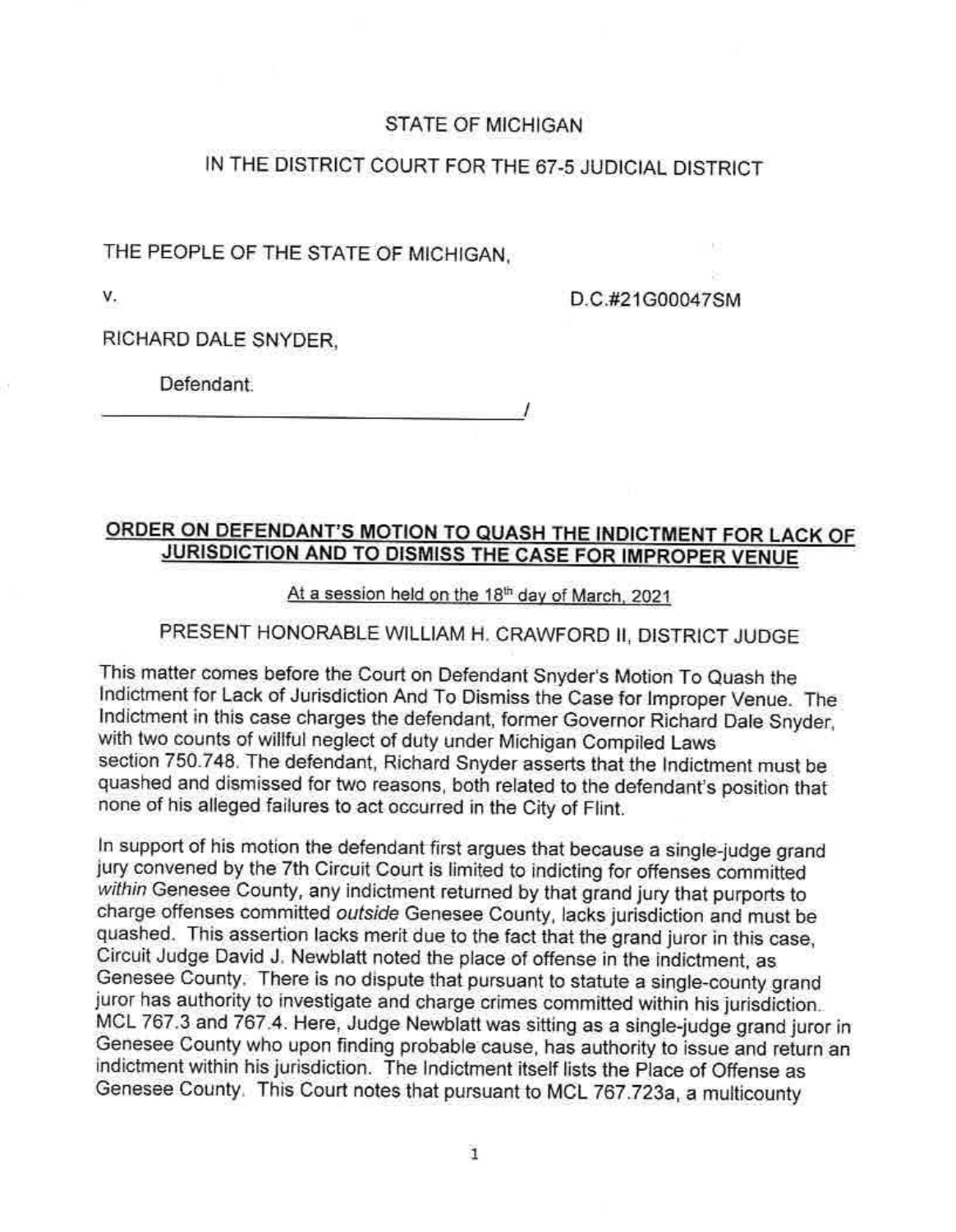grand jury is specifically required to " ... specify in the indictment the county or counties in which the offense took place."

Though not directly applicable, it still makes sense that if the grand juror in exercising his understanding of his jurisdiction in this matter, had believed a crime to have been committed in another county, that he would have listed such county as a place of offense. Since the only county listed, Genesee County, is within the grand juror's jurisdiction, multicounty jurisdiction is not invoked, and therefore the motion to quash is denied.

Next, the Defendant argues that the Indictment should be dismissed for improper venue, citing the office holder's official location or residence in Lansing, Ingham County, Michigan. Also, that Lansing as the "seat of power" is the location where the duty arises. and is necessarily where the crime of neglect is allegedly committed, thus concluding that official omissions occur at a public officer's official residence as a matter of law. Thus the Court considers this motion in the context of an attack on the pleadings and the assertion that legally, the crimes as charged could never be properly charged in Genesee County.

The parties agree in general, that venue is proper in the county where the crime was committed. People v McBurrows, 504 Mich 308 (2019). The Instant charges of Willful Neglect of Duty have honed a sharp dispute regarding the location of the alleged crimes. The parties spar over the dissection of the "essential verb" in the controlling statute MCL 750.478 and not surprisingly reach opposite conclusions on whether the duties at issue are specific enough to constitute a duty 'enjoined by law'.

In support of their respective positions both Defendant Snyder and the People cite civil case law which sets forth venue analysis and reasoning in mandamus and civil suits against public officers. While those cases are instructive they are not necessarily determinative in deciding the issue at bar.

The defendant contends that the foundation for the charge of willful neglect of duty is the defendant's public office, and that it is his alleged neglect, in his official capacity, that gives rise to a violation. As such, it is the official location or residence that is necessarily where the alleged crime is committed. The court recognizes in the absence of clear precedence, that there may be merit to this argument. The Defendant relies on the McBurrows case to support his position, while the People distinguish the case based upon its distinct fact pattern, and argue the difference between the foreseeability and effects of the defendant's actions in the McBurrows case versus the foreseeability and alleged connection to the effects of Defendant Snyder's actions or omissions in this case.

The People also assert that the instant allegations of omission involve actions that were taken or not taken in Genesee County and that the alleged crime itself occurred in Genesee County. Furthermore, they claim that Defendant Snyder's duty to inquire into the performance, condition and administration of public offices and officers was in Flint, as well as the duty to declare a state of emergency and/or disaster. They argue that in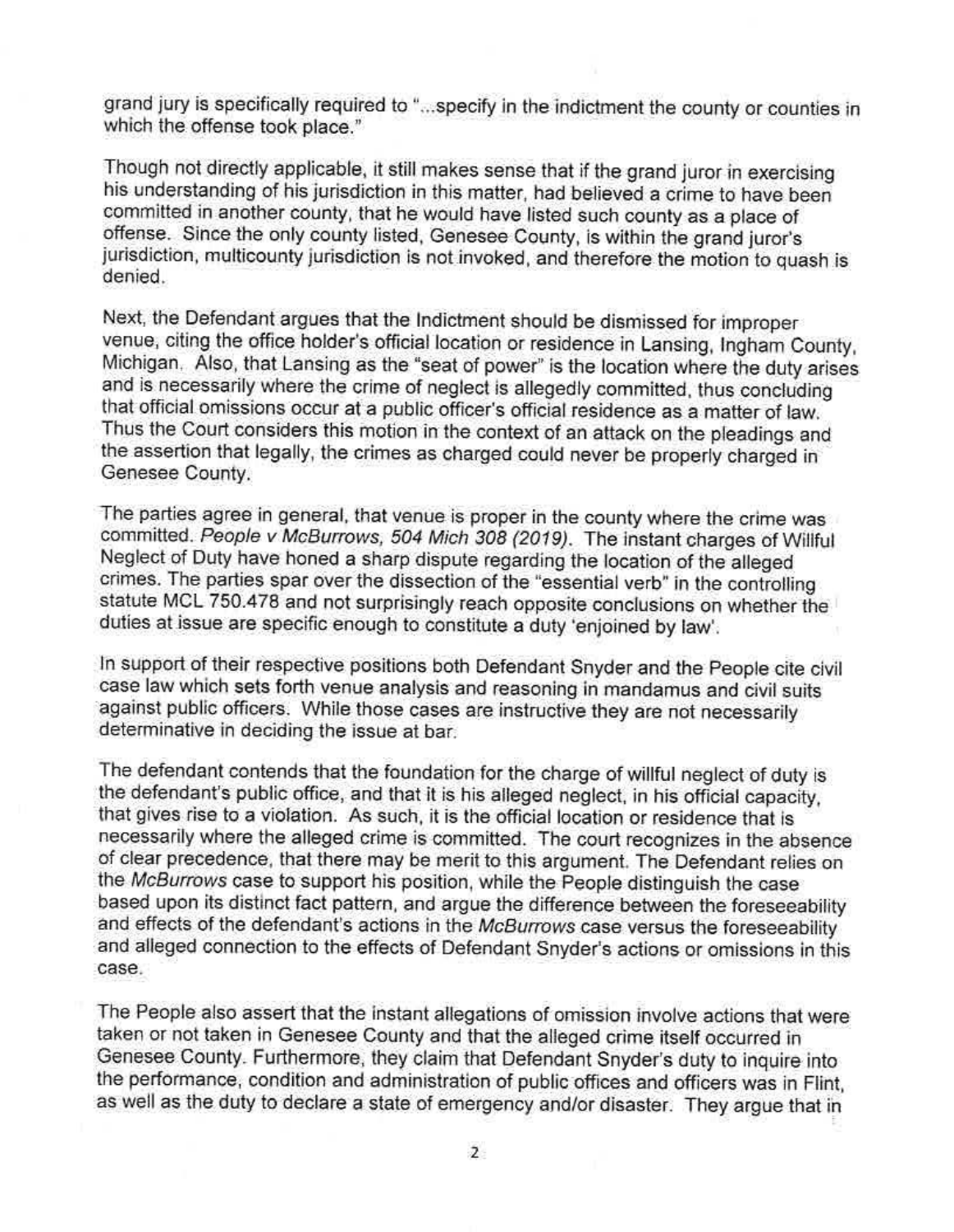order to fulfill his duties that the defendant would have to not only make contact with entities located or operating in Flint, but also that he would have to supervise actions in Flint and effectuate policies in Flint. And they conclude that his failure to do so necessarily occurred in Flint.

The People also note that the offense of willful neglect of duty is a crime of omission, in that the offense is based upon the failure to act, rather than a wrongful act that was taken. They referenced several federal court cases that recognized that when a governmental official operates across the state, venue in an action against that official is not limited to the seat of government, and that an official does not necessarily have a single resjdehce for venue purposes. Whife those were civil venue cases, The People also cite the United States Supreme Court criminal case ruling in Johnston v United States, 351 US 215 (1956), for its holding that when a crime is based on a failure to act, venue is generally appropriate where the action should have been taken. Johnston at p.220.

This Court also does not summarily dismiss the People's argument in regard to the Attorney General being able to designate venue under certain circumstances.

There are a number of instances in state law where venue is appropriate in more than one county. To name a few: •

If offenses are allegedly committed on or within one mile of the boundary lines of 2 counties and it appears to the Attorney General that it is "impossible to determine within which county it occurred, the offense may be prosecuted in such county as the Attorney General designates, MCL 762.3

Offenses which include a death in one county resulting from a mortal wound, other violence or injury or poison inflicted or administered in another county, may be prosecuted and punished in either county. MCL 762.5

Embezzlement and identity theft may be charged in multiple counties depending upon the circumstances. MCL 762.10, MCL 762.10c.

And where it appears to the Attorney General that it is impossible to determine within which county a state offense is alleged to have occurred, the violation alleged to have been committed may be prosecuted and punished, or the examination neld in such county as the attorney general designates. MCL 762.3(3) (c).

It appears from these statutes and others, that the state legislature does not want strict .adherence to territorial boundaries applied to nebulous concepts of venue in such a fashion as to potentially impede justice. As noted by the People, this is especially true where the difficulty is compounded by the fact that willful neglect, because it is based on the failure to act, is an ongoing offense that begins from the time the duty first arose. Citing United States v Canal Bridge Co., 631 F3d 647 (2011).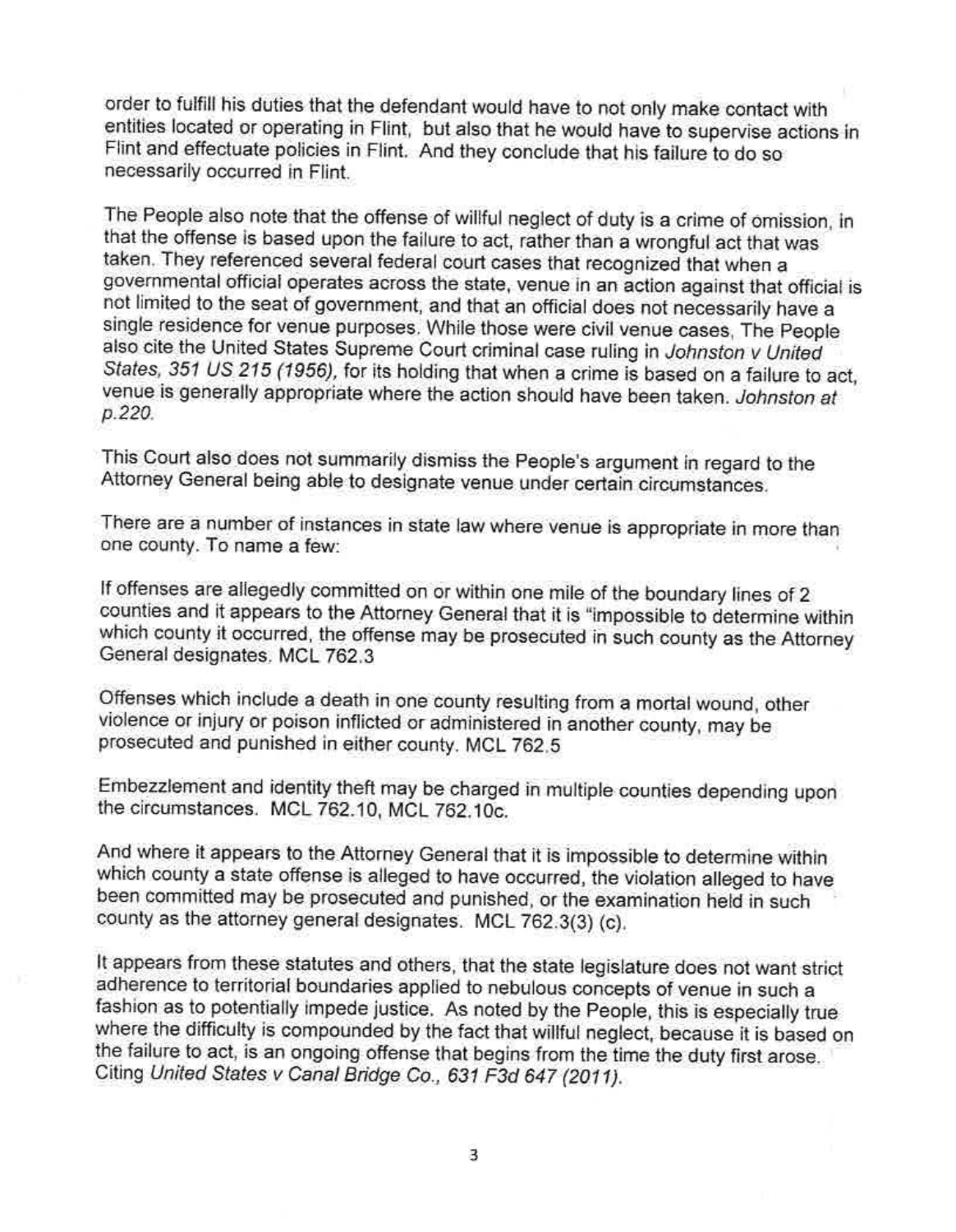The question is raised, might not this be the type of unique circumstance envisioned by the state legislators when they imbued the attorney general with this designation authority?

The Defendant is adamant that Ingham County is the only place where venue is proper. At oral argument the People acknowledged the burden of proving venue and insisted that Genesee County is where they should be given the opportunity to do so. Two seemingly irreconcilable positions, which might be reconciled if MCL 762.3(3) (c) applies and the attorney general is allowed to designate the proper county of venue.

The Court also ponders the potential challenges faced at trial if venue must be proved beyond a reasonable doubt to an Ingham County jury. Should it turn out that much of the testimony and evidence seems to favor an alleged crime occurring in Flint, a jury ' might be confused, leading to an undue presumption of reasonable doubt. Conversely, one might argue the opposite regarding a Genesee County jury being asked to decide venue should the evidence and testimony relate largely to events in Lansing. Thus it may be appropriate for the Attorney General to pick her poison under these circumstances and designate venue as allowed by statute. These Issues may segue into the People's public policy argument, whose factors they claim weigh heavily in favor of venue being proper in G\_enesee County.

The court acknowledges the argument of the defendant relative to the McBurrows case. It is possible that the facts as alleged herein are similar enough to those in McBurrows that venue could ultimately be deemed proper in Ingham County. However, a part of the defendant's argument is that the departments and department heads that Governor Snyder allegedly would have failed to supervise are all located in ' Lansing. Yet, no mention is made of the somewhat new and unique involvement of the Emergency Manager(s) in Flint, and how supervision or alleged lack of supervision was to have taken place, where, how and by whom in the chain of command. Evidence may show that those duties were exercised in and limited to the City of Flint, as opposed to statewide jurisdiction.

The Court inquired at oral argument something to the effect of whether it was the position of the defendant that had Governor Snyder resided in a construction trailer in the City of Flint for the duration of the events alleged in this case, and from that trailer, conducted supervision and issued all orders and directives or failed to supervise and issue orders and directives from the trailer, would venue still be proper in Ingham County based solely upon the fact that the defendant's official residence is there? It is the defendant's position as argued on page 3 of his brief that "... not only is venue improper as a matter of law, but factually - by any standard of proof - the prosecution cannot establish venue for these alleged offenses in the City of Flint or anywhere else in Genesee County". Thus, Defendant's answer would have to be yes.

However, this Court does not feel comfortable in ruling as a matter of law that upon release of currently confidential grand jury information, there is no possible factual